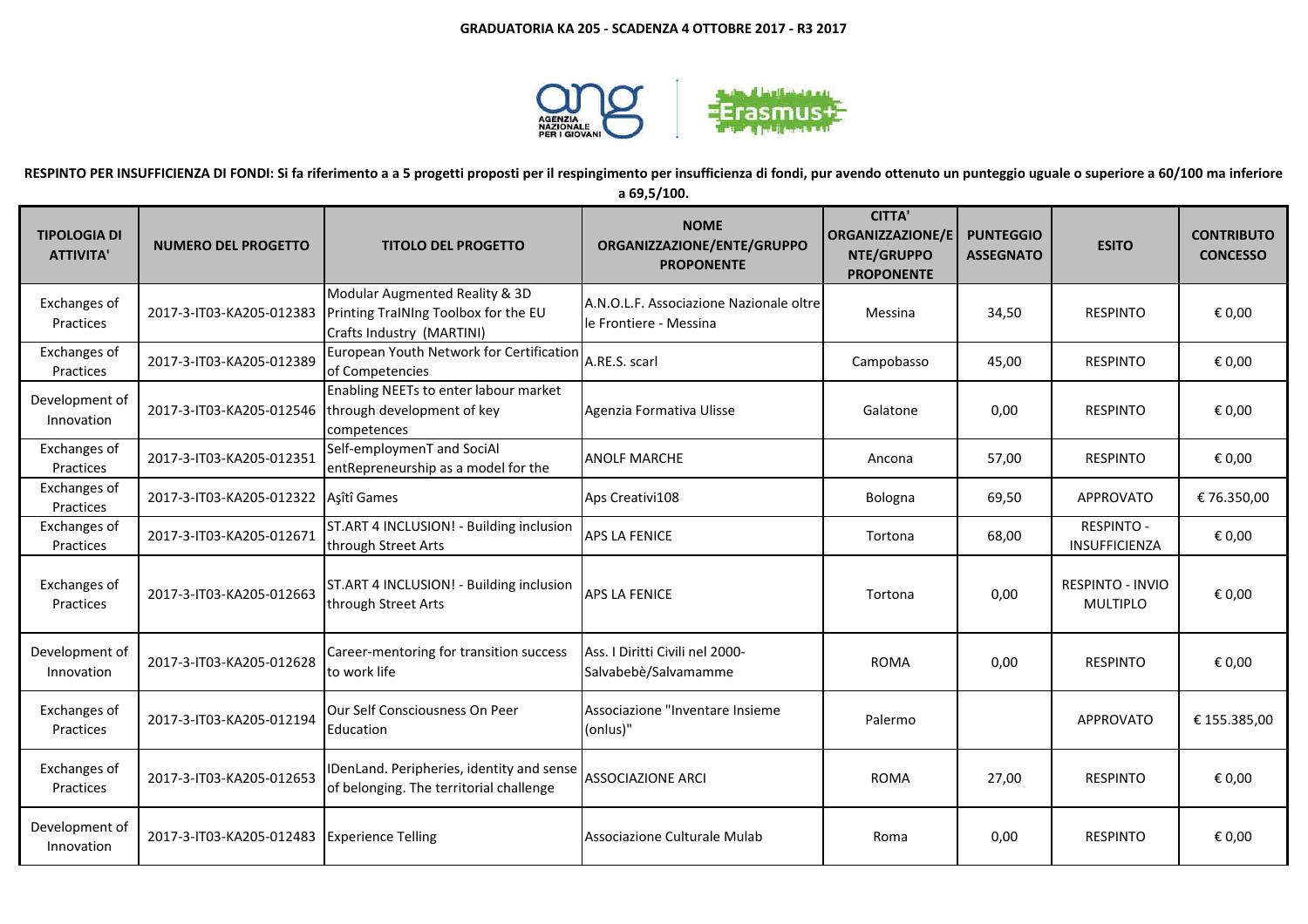| <b>TIPOLOGIA DI</b><br><b>ATTIVITA'</b> | <b>NUMERO DEL PROGETTO</b>                         | <b>TITOLO DEL PROGETTO</b>                                                                                    | <b>NOME</b><br>ORGANIZZAZIONE/ENTE/GRUPPO<br><b>PROPONENTE</b>    | <b>CITTA'</b><br>ORGANIZZAZIONE/E<br>NTE/GRUPPO<br><b>PROPONENTE</b> | <b>PUNTEGGIO</b><br><b>ASSEGNATO</b> | <b>ESITO</b>                                              | <b>CONTRIBUTO</b><br><b>CONCESSO</b> |
|-----------------------------------------|----------------------------------------------------|---------------------------------------------------------------------------------------------------------------|-------------------------------------------------------------------|----------------------------------------------------------------------|--------------------------------------|-----------------------------------------------------------|--------------------------------------|
| Exchanges of<br>Practices               | 2017-3-IT03-KA205-012618                           | CSA Youth Hub - local, fair, and<br>sustainable partnerships for youth<br>empowerment                         | ASSOCIAZIONE DEAFAL                                               | <b>MILANO</b>                                                        | 50,50                                | <b>RESPINTO</b>                                           | € 0,00                               |
| Exchanges of<br>Practices               | 2017-3-IT03-KA205-012236                           | Broadcasting Europe - incubazione di<br>progetti di impresa sociale nel mondo dei<br>media                    | Associazione di Promozione Sociale<br>Warrols                     | Putignano                                                            |                                      | <b>APPROVATO</b>                                          | € 112.200,00                         |
| Exchanges of<br>Practices               | 2017-3-IT03-KA205-012320                           | non-formal Learning experiences TO<br>promote innovative Business approach<br>among<br>young people in Europe | ASSOCIAZIONE INDUSTRIALI DELLA<br>PROVINCIA DI ANCONA             | <b>ANCONA</b>                                                        | 68,00                                | <b>RESPINTO -</b><br><b>INSUFFICIENZA</b><br><b>FONDI</b> | € 0,00                               |
| Exchanges of<br>Practices               | 2017-3-IT03-KA205-012649                           | Media Literacy Lab                                                                                            | ASSOCIAZIONE INFORMAGIOVANI                                       | PALERMO                                                              | 44,50                                | <b>RESPINTO</b>                                           | € 0,00                               |
| Exchanges of<br>Practices               | 2017-3-IT03-KA205-012588                           | Promoting Youth Entrepreneurship<br>through Good Practices Exchange in the                                    | Associazione Let's Keep Learning Onlus                            | Vasto                                                                | 23,50                                | <b>RESPINTO</b>                                           | € 0,00                               |
| Exchanges of<br>Practices               | 2017-3-IT03-KA205-012303                           | TEC, Training, Europe & Competences -<br>European volunteering for Youth                                      | <b>ASSOCIAZIONE LUNARIA</b>                                       | <b>ROMA</b>                                                          | 49,00                                | <b>RESPINTO</b>                                           | € 0,00                               |
| Exchanges of<br>Practices               | 2017-3-IT03-KA205-012046                           | Informal Quality System                                                                                       | Associazione People Help the People                               | PALERMO                                                              | 52,50                                | <b>RESPINTO</b>                                           | € 0,00                               |
| Exchanges of<br>Practices               | 2017-3-IT03-KA205-012576 Welcomed                  |                                                                                                               | Associazione People Help the People                               | PALERMO                                                              | 46,00                                | <b>RESPINTO</b>                                           | € 0,00                               |
| Exchanges of<br>Practices               | 2017-3-IT03-KA205-012556                           | <b>Young FRAMES</b>                                                                                           | <b>ASTERES</b>                                                    | SENIGALLIA                                                           | 40,00                                | <b>RESPINTO</b>                                           | € 0,00                               |
| Exchanges of<br>Practices               | 2017-3-IT03-KA205-012673                           | <b>EMIGRATISS (EMIGRAnts Tollerance</b><br>Information Sustainable Strategies)                                | Bandix                                                            | Camposano                                                            | 36,00                                | <b>RESPINTO</b>                                           | € 0,00                               |
| Exchanges of<br>Practices               | 2017-3-IT03-KA205-012372                           | <b>URBEX: Participatory Urban Exploration</b><br>as Educational Tool                                          | <b>BOND OF UNION SOCIETA'</b><br><b>COOPERATIVA SOCIALE</b>       | PALERMO                                                              | 64,00                                | <b>RESPINTO -</b><br>INSUFFICIENZA                        | € 0,00                               |
| Exchanges of<br>Practices               | 2017-3-IT03-KA205-012575                           | Youth Inclusion in European Maker<br><b>Spaces</b>                                                            | <b>BP Cube</b>                                                    | fossombrone                                                          | 55,50                                | <b>RESPINTO</b>                                           | € 0,00                               |
| Exchanges of<br>Practices               | 2017-3-IT03-KA205-012358  ICT for Social Inclusion |                                                                                                               | Camera a Sud Società Cooperativa                                  | Molfetta                                                             | 50,50                                | <b>RESPINTO</b>                                           | € 0,00                               |
| Exchanges of<br>Practices               | 2017-3-IT03-KA205-012384 Towards No Drug Abuse     |                                                                                                               | CENTRO DI AGGREAZIONE SOCIALE E<br>DI PRIMA ACCOGLIENZA MARANATHA | <b>MILETO</b>                                                        |                                      | APPROVATO                                                 | € 72.715,00                          |
| Exchanges of<br>Practices               | 2017-3-IT03-KA205-012044   YOUth in Social Service |                                                                                                               | Centro Internazionale delle culture<br><b>UBUNTU</b>              | Palermo                                                              | 53,00                                | <b>RESPINTO</b>                                           | € 0,00                               |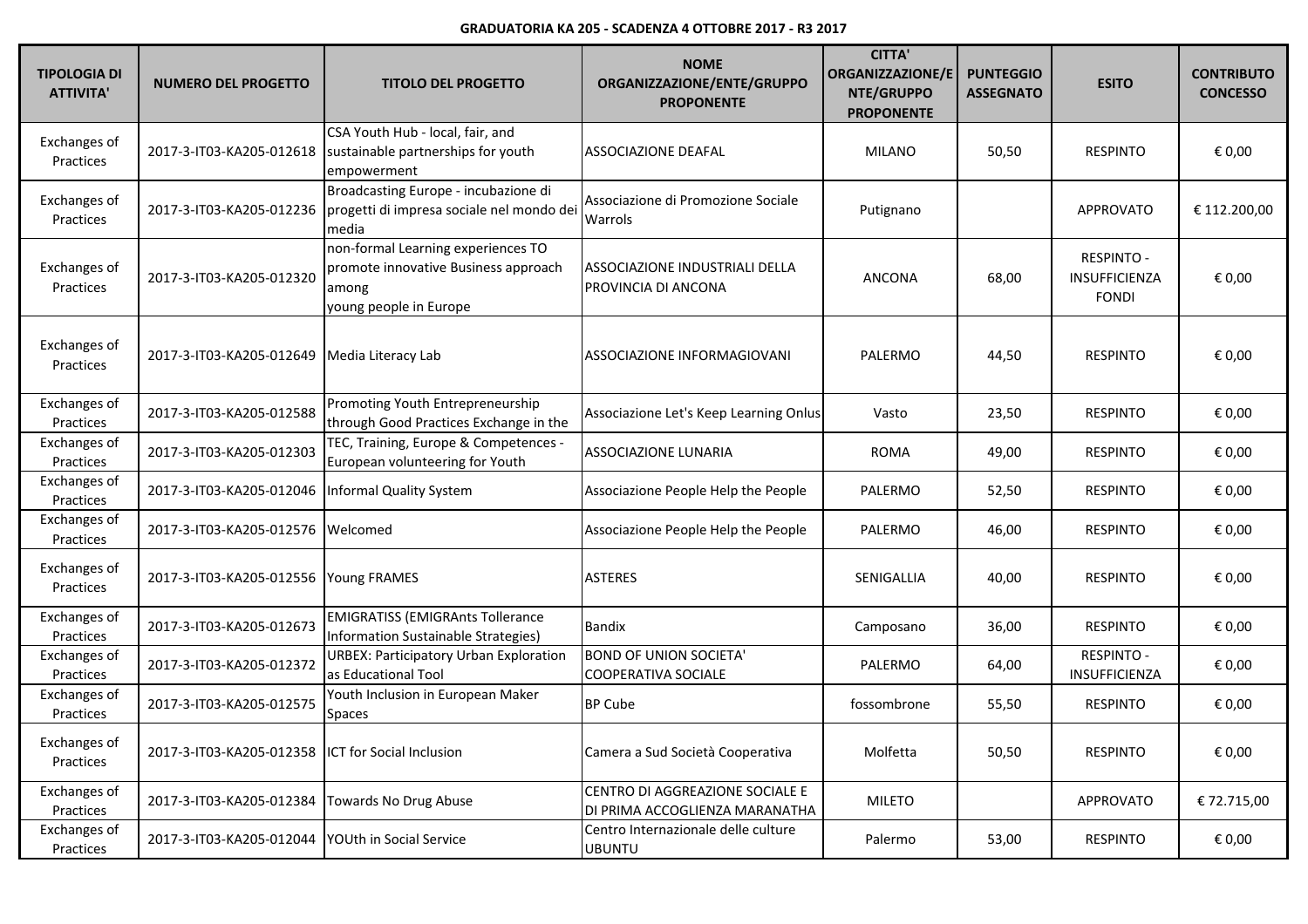| <b>TIPOLOGIA DI</b><br><b>ATTIVITA'</b> | <b>NUMERO DEL PROGETTO</b> | <b>TITOLO DEL PROGETTO</b>                                                                                  | <b>NOME</b><br>ORGANIZZAZIONE/ENTE/GRUPPO<br><b>PROPONENTE</b>                                   | <b>CITTA'</b><br>ORGANIZZAZIONE/E<br>NTE/GRUPPO<br><b>PROPONENTE</b> | <b>PUNTEGGIO</b><br><b>ASSEGNATO</b> | <b>ESITO</b>                       | <b>CONTRIBUTO</b><br><b>CONCESSO</b> |
|-----------------------------------------|----------------------------|-------------------------------------------------------------------------------------------------------------|--------------------------------------------------------------------------------------------------|----------------------------------------------------------------------|--------------------------------------|------------------------------------|--------------------------------------|
| Exchanges of<br>Practices               | 2017-3-IT03-KA205-012010   | DROPOUT & NEET - WORKING.<br>L'educatore quale baricentro di rete nei<br>percorsi di orientamento. Proposte | Centro Studi di Analisi Psicologia e<br>Sociologia Applicate 2                                   | Bologna                                                              | 46,00                                | <b>RESPINTO</b>                    | € 0,00                               |
| Exchanges of<br>Practices               | 2017-3-IT03-KA205-012314   | Young European minds In a cross border<br><b>Coworking Spaces</b>                                           | Co.meta srl uni personale                                                                        | <b>FANO</b>                                                          | 55,50                                | <b>RESPINTO</b>                    | € 0,00                               |
| Exchanges of<br>Practices               | 2017-3-IT03-KA205-012652   | Skills For Youth                                                                                            | Comitato Nazionale Italiano Fair Play                                                            | Rome                                                                 | 55,00                                | <b>RESPINTO</b>                    | € 0,00                               |
| Exchanges of<br>Practices               | 2017-KA205-2               | Teenageable Square: Meeting young<br>people and adults in urban ecology<br>actions                          | COMUNE DI COLLEGNO                                                                               | Collegno                                                             | 0,00                                 | <b>RESPINTO</b>                    | € 0,00                               |
| Exchanges of<br>Practices               |                            | 2017-3-IT03-KA205-012275 Should I Stay or Should I Move?                                                    | Comune di Polpenazze del Garda                                                                   | Polpenazze del<br>Garda                                              | 17,00                                | <b>RESPINTO</b>                    | € 0,00                               |
| Exchanges of<br>Practices               | 2017-3-IT03-KA205-012640   | CoopUP                                                                                                      | <b>CONFCOOPERATIVE - UNIONE</b><br>PROVINCIALE DI ROMA CAPITALE                                  | Roma                                                                 | 24,00                                | <b>RESPINTO</b>                    | € 0,00                               |
| Development of<br>Innovation            | 2017-3-IT03-KA205-012664   | ndustrial 4.0                                                                                               | Conisiglio Nazionale dei Periti<br>Industriali e dei Periti Industriali                          | Roma                                                                 | 0,00                                 | <b>RESPINTO</b>                    | € 0,00                               |
| Exchanges of<br>Practices               | 2017-3-IT03-KA205-012209   | To Know Each Other                                                                                          | CONSORZIO SOL.CO. - RETE DI<br>IMPRESE SOCIALI SICILIANE - SOCIETA<br><b>COOPERATIVA SOCIALE</b> | <b>CATANIA</b>                                                       | 54,50                                | <b>RESPINTO</b>                    | € 0,00                               |
| Exchanges of<br>Practices               | 2017-3-IT03-KA205-012049   | Educational and VocAtionaL gUidAnce for<br>sTudEnts                                                         | <b>COSP VERONA</b>                                                                               | Verona                                                               | 28,00                                | <b>RESPINTO</b>                    | € 0,00                               |
| Exchanges of<br>Practices               | 2017-3-IT03-KA205-012619   | Back to the Land                                                                                            | COSPE - COOPERAZIONE PER LO<br>SVILUPPO DEI PAESI EMERGENTI                                      | <b>FIRENZE</b>                                                       | 45,00                                | <b>RESPINTO</b>                    | € 0,00                               |
| Exchanges of<br>Practices               | 2017-3-IT03-KA205-012538   | Mediterranean cultures and quality<br>cooking to empower youth employability                                | <b>DINAMICA SCRL</b>                                                                             | Bologna                                                              | 39,50                                | <b>RESPINTO</b>                    | € 0,00                               |
| Exchanges of<br>Practices               |                            | 2017-3-IT03-KA205-012597 Empowering Young Social Educators                                                  | Ecoistituto del Friuli Venezia Giulia                                                            | Udine                                                                | 54,50                                | <b>RESPINTO</b>                    | $\epsilon$ 0,00                      |
| Exchanges of<br>Practices               | 2017-3-IT03-KA205-012650   | -ROOTS. Engagement &<br>Entrepreneurship as driver of innovation                                            | Eprojectconsult - Istituto Europeo di<br>Formazione e Ricerca                                    | Barcellona Pozzo di<br>Gotto                                         | 58,00                                | <b>RESPINTO</b>                    | € 0,00                               |
| Exchanges of<br>Practices               | 2017-3-IT03-KA205-012629   | Developing Jobs Skills for Youth in food<br>services                                                        | Federazione Italiana Cuochi                                                                      | Roma                                                                 | 43,00                                | <b>RESPINTO</b>                    | € 0,00                               |
| Exchanges of<br>Practices               | 2017-3-IT03-KA205-012648   | EntreComp: Into Action!                                                                                     | Fondazione Bruto e Poerio Carpigiani                                                             | Anzola Dell'Emilia                                                   | 62,00                                | <b>RESPINTO -</b><br>INSUFFICIENZA | € 0,00                               |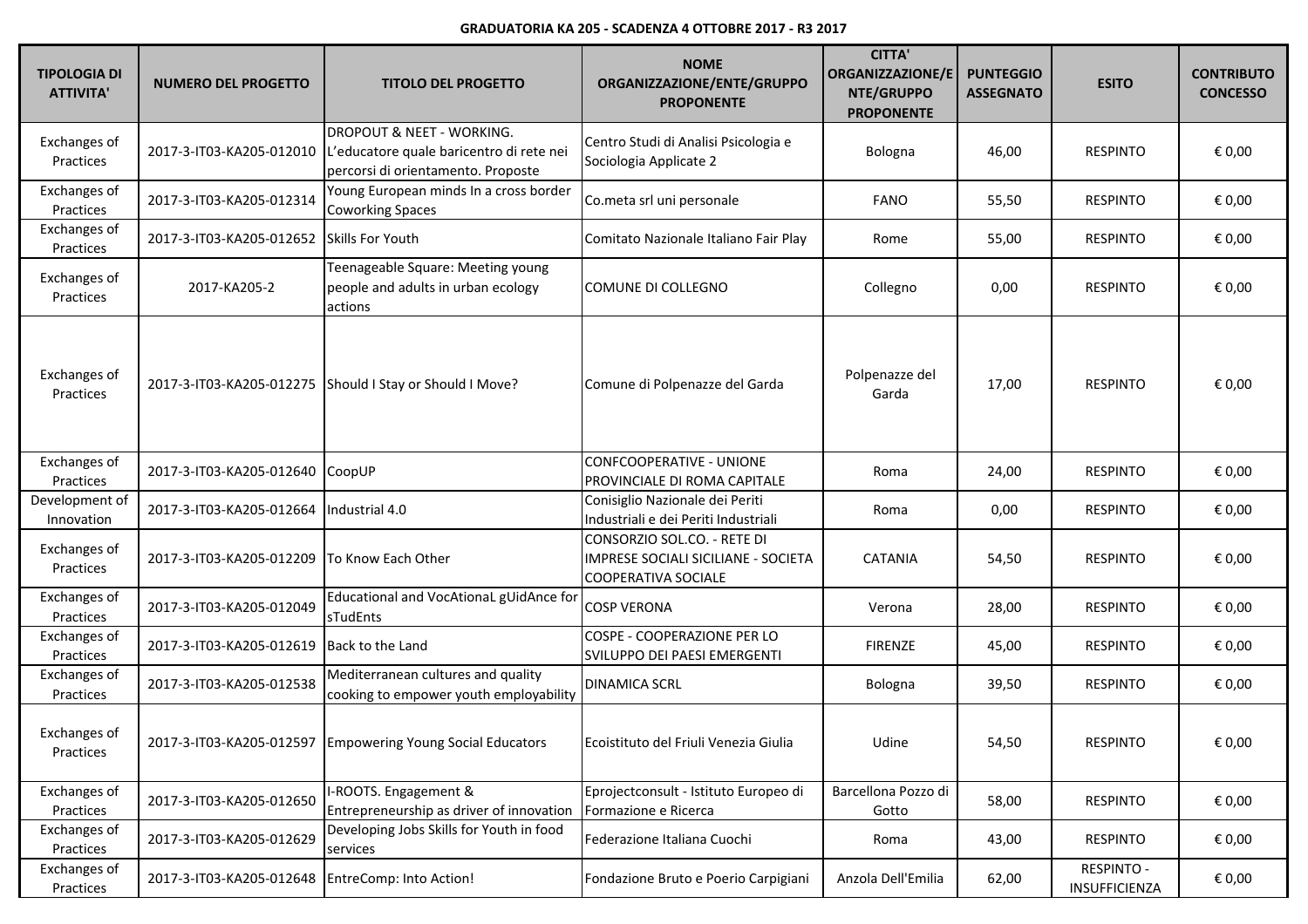| <b>TIPOLOGIA DI</b><br><b>ATTIVITA'</b> | <b>NUMERO DEL PROGETTO</b>                           | <b>TITOLO DEL PROGETTO</b>                                                                    | <b>NOME</b><br>ORGANIZZAZIONE/ENTE/GRUPPO<br><b>PROPONENTE</b>                    | <b>CITTA'</b><br><b>ORGANIZZAZIONE/E</b><br>NTE/GRUPPO<br><b>PROPONENTE</b> | <b>PUNTEGGIO</b><br><b>ASSEGNATO</b> | <b>ESITO</b>                                       | <b>CONTRIBUTO</b><br><b>CONCESSO</b> |
|-----------------------------------------|------------------------------------------------------|-----------------------------------------------------------------------------------------------|-----------------------------------------------------------------------------------|-----------------------------------------------------------------------------|--------------------------------------|----------------------------------------------------|--------------------------------------|
| Exchanges of<br>Practices               | 2017-3-IT03-KA205-012305 EU-reka!                    |                                                                                               | <b>Fondazione Ebbene</b>                                                          | Catania                                                                     | 55,00                                | <b>RESPINTO</b>                                    | € 0,00                               |
| Exchanges of<br>Practices               | 2017-3-IT03-KA205-012672                             | URBANRIVERS - YOUTH IN ACTION FOR<br><b>SAVING URBAN RIVERS</b>                               | Fondazione Water Right and Energy<br><b>Foundation Onlus</b>                      | Firenze                                                                     | 28,50                                | <b>RESPINTO</b>                                    | € 0,00                               |
| Exchanges of<br>Practices               | 2017-3-IT03-KA205-012560                             | MATCH - Transnational Model of duAl<br>sysTem by exCHange practices                           | GALDUS Società Cooperativa Sociale                                                | Milano                                                                      | 38,50                                | <b>RESPINTO</b>                                    | € 0,00                               |
| Exchanges of<br>Practices               | 2017-3-IT03-KA205-012566                             | Non formal methods for public<br>administrators                                               | Giovani Amministratori Madoniti<br>(G.A.M.)                                       | Gangi                                                                       | 37,00                                | <b>RESPINTO</b>                                    | € 0,00                               |
| Exchanges of<br>Practices               | 2017-3-IT03-KA205-012285                             | Non formal methods for public<br>administrators                                               | Giovani Amministratori Madoniti<br>(G.A.M.)                                       | Gangi                                                                       | 0,00                                 | RESPINTO - INVIO<br><b>MULTIPLO</b>                | € 0,00                               |
| Exchanges of<br>Practices               | 2017-3-IT03-KA205-012075                             | Not a NEET!                                                                                   | GSI ITALIA (GRUPPI DI SOLIDARIETA<br>INTERNAZIONALE ITALIA)                       | SPOLETO                                                                     | 53,00                                | <b>RESPINTO</b>                                    | € 0,00                               |
| Exchanges of<br>Practices               | 2017-3-IT03-KA205-012627                             | Sustainable Tourist Guide via ICT                                                             | Istituto Comprensivo Cena                                                         | Cerveteri                                                                   | 16,50                                | <b>RESPINTO</b>                                    | € 0,00                               |
| Exchanges of<br>Practices               | 2017-3-IT03-KA205-012352 Youth Together for refugees |                                                                                               | Itaka training                                                                    | Vibo Valentia                                                               |                                      | <b>APPROVATO</b>                                   | € 54.290,00                          |
| Exchanges of<br>Practices               | 2017-3-IT03-KA205-012368                             | For The Environment: Bolivian-EU youth<br>green practices                                     | Kyoto Club                                                                        | Roma                                                                        | 21,00                                | <b>RESPINTO</b>                                    | € 0,00                               |
| Exchanges of<br>Practices               | 2017-3-IT03-KA205-012665                             | Babylon                                                                                       | LESS Impresa Sociale Onlus - Centro<br>Studi e Iniziative di Lotta all'Esclusione | Napoli                                                                      | 43,00                                | <b>RESPINTO</b>                                    | € 0,00                               |
| Exchanges of<br>Practices               | 2017-3-IT03-KA205-012413 Girls, Ict, Coding          |                                                                                               | <b>LHYRIO</b>                                                                     | LATINA                                                                      | 44,50                                | <b>RESPINTO</b>                                    | € 0,00                               |
| Exchanges of<br>Practices               | 2017-3-IT03-KA205-012521 A Story of Europe           |                                                                                               | <b>MV INTERNATIONAL</b>                                                           | SASSARI                                                                     | 65,00                                | <b>RESPINTO -</b><br>INSUFFICIENZA<br><b>FONDI</b> | € 0,00                               |
| Exchanges of<br>Practices               | 2017-3-IT03-KA205-012108                             | EN-Game - Game-based Approaches for<br><b>Entrepreneurial Education</b>                       | NOVA S.r.l.                                                                       | Roma                                                                        | 40,50                                | <b>RESPINTO</b>                                    | € 0,00                               |
| Development of<br>Innovation            | 2017-3-IT03-KA205-012639                             | M.Y. SPACE: A Moving Young inclusion<br>network to Share PAths of Creativity and<br>Education | OPERA SANTA RITA FONDAZIONE<br>(ONLUS)                                            | <b>PRATO</b>                                                                | 0,00                                 | <b>RESPINTO</b>                                    | € 0,00                               |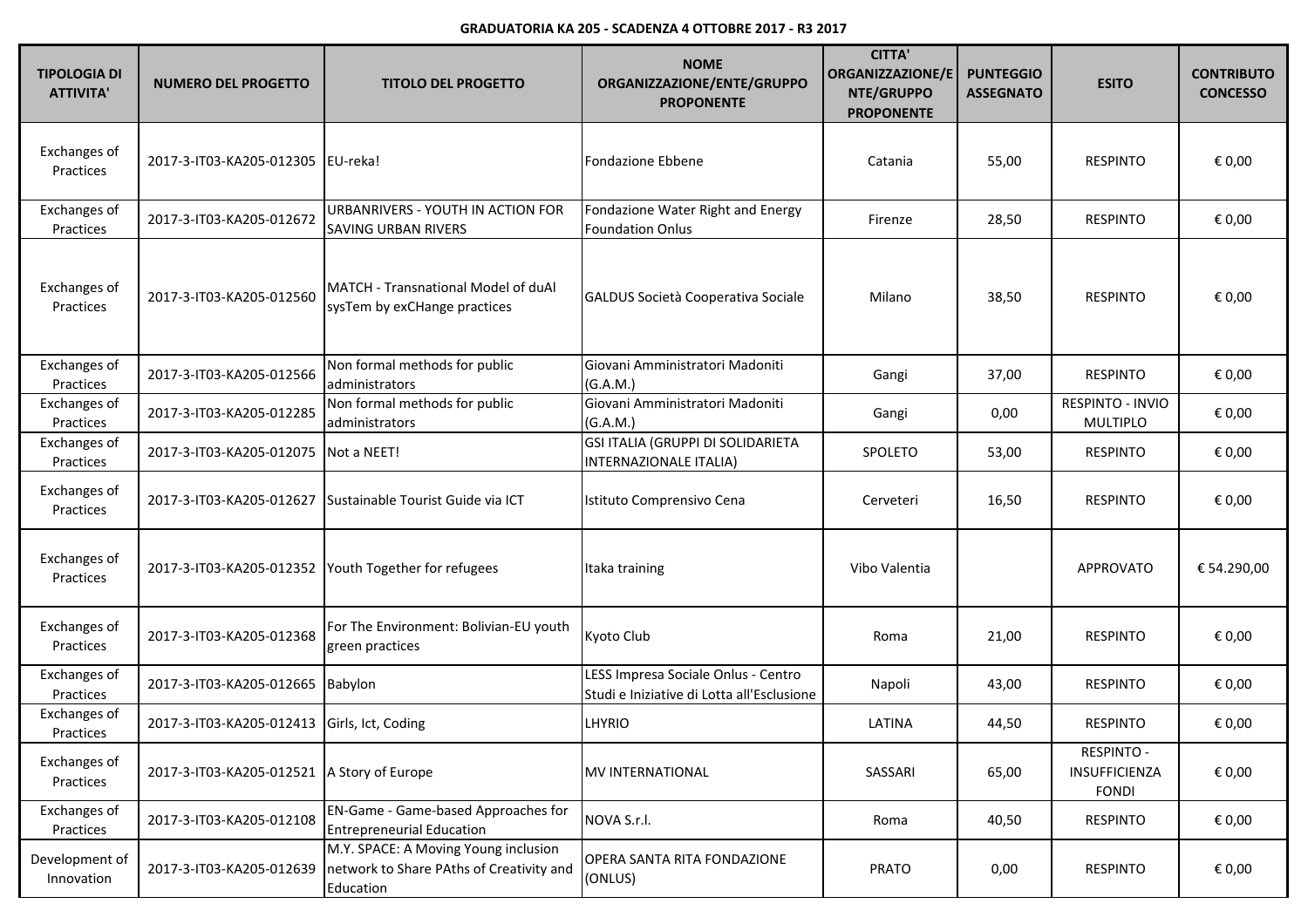| <b>TIPOLOGIA DI</b><br><b>ATTIVITA'</b> | <b>NUMERO DEL PROGETTO</b> | <b>TITOLO DEL PROGETTO</b>                                                                              | <b>NOME</b><br>ORGANIZZAZIONE/ENTE/GRUPPO<br><b>PROPONENTE</b> | <b>CITTA'</b><br>ORGANIZZAZIONE/E<br>NTE/GRUPPO<br><b>PROPONENTE</b> | <b>PUNTEGGIO</b><br><b>ASSEGNATO</b> | <b>ESITO</b>                        | <b>CONTRIBUTO</b><br><b>CONCESSO</b> |
|-----------------------------------------|----------------------------|---------------------------------------------------------------------------------------------------------|----------------------------------------------------------------|----------------------------------------------------------------------|--------------------------------------|-------------------------------------|--------------------------------------|
| <b>Exchanges of</b><br>Practices        | 2017-3-IT03-KA205-012404   | YOU.IN.A.R.T - MHC. YOUth INnovative<br>Approaches foR Training in the field of                         | PASSEPARTOUT - SOCIETA'<br>COOPERATIVA SOCIALE INTEGRATA       | <b>ROME</b>                                                          | 59,00                                | <b>RESPINTO</b>                     | € 0,00                               |
| Exchanges of<br>Practices               | 2017-3-IT03-KA205-012129   | intEUgration                                                                                            | Petit Pas                                                      | Trani                                                                | 53,50                                | <b>RESPINTO</b>                     | € 0,00                               |
| Exchanges of<br>Practices               | 2017-3-IT03-KA205-012126   | <b>NEW CRAFTS</b>                                                                                       | Petit Pas                                                      | Trani                                                                | 50,00                                | <b>RESPINTO</b>                     | € 0,00                               |
| Exchanges of<br>Practices               | 2017-3-IT03-KA205-012570   | EntEE - Entrepreneurship Education in<br>Europe                                                         | Polaris S.r.l.s.                                               | Vasto                                                                | 69,50                                | <b>APPROVATO</b>                    | € 66.430,00                          |
| Development of<br>Innovation            | 2017-3-IT03-KA205-012662   | Learn In The Sky: STEM Education<br><b>Curriculum Through Aviation</b>                                  | POLITECNICO DI MILANO                                          | <b>MILANO</b>                                                        | 0,00                                 | <b>RESPINTO</b>                     | € 0,00                               |
| Development of<br>Innovation            | 2017-3-IT03-KA205-012661   | Learn In The Sky: STEM Education<br>Curriculum Through Aviation                                         | POLITECNICO DI MILANO                                          | <b>MILANO</b>                                                        | 0,00                                 | RESPINTO - INVIO<br><b>MULTIPLO</b> | € 0,00                               |
| Development of<br>Innovation            | 2017-3-IT03-KA205-012257   | Y.E.S! Youth. Entrepreneurship. Society!<br>Building competences in social economy.                     | PRISM - PROMOZIONE<br>INTERNAZIONALE SICILIA - MONDO           | <b>ENNA EN</b>                                                       | 0,00                                 | <b>RESPINTO</b>                     | € 0,00                               |
| Exchanges of<br>Practices               | 2017-3-IT03-KA205-012651   | <b>CREative Olympics for Social Inclusion</b>                                                           | REGIONE LOMBARDIA                                              | <b>MILANO</b>                                                        | 35,00                                | <b>RESPINTO</b>                     | € 0,00                               |
| Exchanges of<br>Practices               | 2017-3-IT03-KA205-012375   | #Transform: sharing best practices ato<br>overcome conflicts                                            | SERVIZIO CIVILE INTERNAZIONALE                                 | <b>ROMA</b>                                                          | 42,50                                | RESPINTO                            | € 0,00                               |
| Development of<br>Innovation            | 2017-KA205-3               | Knowledge Offer by Sharing Memories,<br><b>Objects and Stories</b>                                      | Sinopia - Comunità Giovanile ONLUS                             | Foggia                                                               | 0,00                                 | <b>RESPINTO</b>                     | € 0,00                               |
| <b>Exchanges of</b><br>Practices        | 2017-3-IT03-KA205-012674   | Rivoluzione impreditoriale nei territori<br>calabresi                                                   | Solidarieta' 2000 a.r.l.- cooperativa<br>sociale               | <b>SAN MARCO</b><br>ARGENTANO                                        | 0,00                                 | <b>RESPINTO</b>                     | € 0,00                               |
| <b>Exchanges of</b><br>Practices        | 2017-3-IT03-KA205-012365   | Health education of youth promoted by<br>engagement in international research                           | STUDIO DENTISTICO DR ANGELA<br>ROVERA                          | <b>PIASCO</b>                                                        | 15,00                                | <b>RESPINTO</b>                     | € 0,00                               |
| Exchanges of<br>Practices               | 2017-3-IT03-KA205-012641   | "YOUTH FOR LAND - a Euro-<br>Mediterranean network enhancing the<br>value of rural areas through social | terra nuova centro per il volontariato<br>onlus                | Rome                                                                 | 38,50                                | <b>RESPINTO</b>                     | € 0,00                               |
| <b>Exchanges of</b><br>Practices        | 2017-3-IT03-KA205-012012   | DECOSTRUIRE I PREGIUDIZI PER VIVERE<br><b>INSIEME</b>                                                   | THE CHANGE IS IN YOU - CILENTO                                 | <b>GIUNGANO</b>                                                      | 50,00                                | RESPINTO                            | € 0,00                               |
| <b>Exchanges of</b><br>Practices        | 2017-3-IT03-KA205-012407   | Development of a training course for<br>Young Entrepreneurs in Sustainable                              | UNIVERSITA DEGLI STUDI DEL<br>PIEMONTE ORIENTALE AMEDEO        | <b>VERCELLI</b>                                                      | 29,50                                | <b>RESPINTO</b>                     | € 0,00                               |